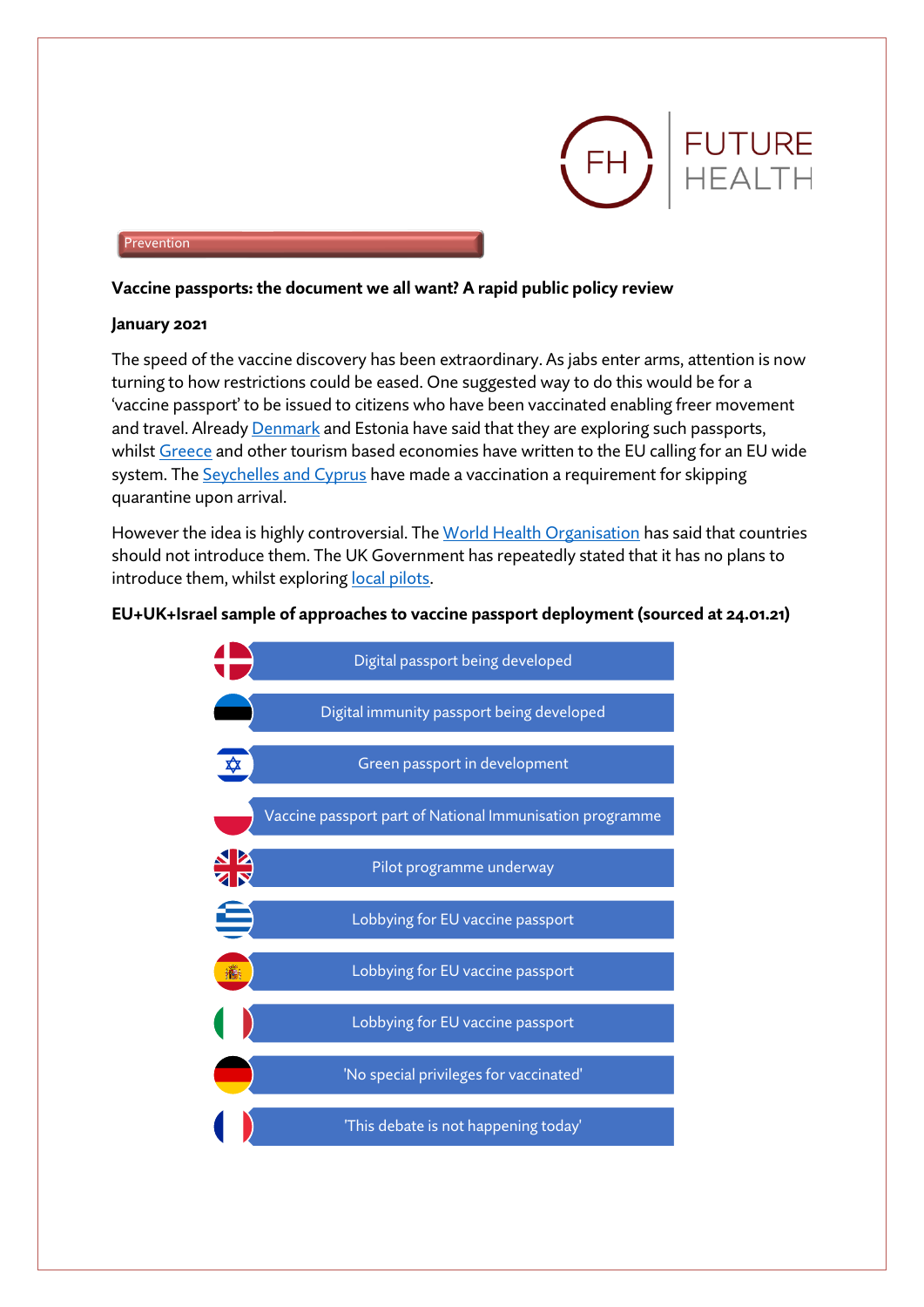### **The case against**

The first challenge with any such passport is a short term lack of evidence. We do not know whether people who have been vaccinated can still transmit the virus. So far, such evidence is only available on a small scale, though is [encouraging.](https://www.jpost.com/health-science/antibodies-increase-by-6-to-20-times-after-second-pfizer-dose-sheba-655861) As more people are vaccinated it will be possible to collect fuller data. Until then, a vaccine passport will have limited use as it will only set out an individual's immunity and not their wider impact on spreading the virus amongst the population.

The second challenge is one of vaccine effectiveness. With various new virus variants emerging it is unclear whether the vaccines that have been approved will continue to be effective in all cases. Thus a vaccine passport for one of the currently approved vaccines, could quickly become an ineffective marker of immunity. There are also uncertainties around the length of effectiveness of the vaccines being deployed.

Such a challenge could be 'fixed' if the vaccine passport was expanded and linked through to a persons recent testing data. This would broaden the scope of the passport to a 'immunity passport'. However there will inevitably be logistical and technical challenges in linking such systems for the individual in one place (though countries with more integrated citizen ID and digital systems will find this a lot easier). Surveillance society and 'big brother' critics have already expressed concerns that any such moves could create a centralised database that would put too much power regarding people's health history and travel movements in the hands of the state. The security of such a system is also an obvious concern.

The third challenge is an ethical one that sees the creation a two tier system of citizen (those vaccinated/those not). For countries, such as the UK with a nationalised health service founded on equity, releasing certain parts of the population back to normality, underpinned by a digital passport, would be a difficult political sell. Indeed, it could foster a larger rebellion amongst those groups in lesser risk profiles who seeing restrictions lifted for others, choose to ignore them for themselves, driving up infection rates at a time when they should be falling and coming under greater control. Critics have also argued that any such passport system would be detrimental t[o health inequalities](https://www.thelancet.com/journals/lancet/article/PIIS0140-6736(20)31034-5/fulltext) with the most marginalised likely to be at the back of the queue to access such a tool.

Such impact will vary by country, the structure and underpinning of their healthcare system, their approach to the rollout of the vaccine and how any passport would work in practice. But there is no doubt that globally the vaccine programme is creating substantial ethical tensions, with the WHO calling the inequity of rollout between countries a '[moral failure.](https://www.voanews.com/science-health/who-poor-countries-missing-out-life-saving-covid-19-vaccines)'

# **Vaccine passports and Anti-vaxx**

Related to this is what impact such a passport would have on vaccine uptake which varies wildly around the world. Recent polling from **Ipsos Mori** found that countries where COVID-19 vaccination intent is highest are China (97%), Brazil (88%), Australia (88%), and India (87%).Those where it is lowest are Russia (54%), Poland (56%), Hungary (56%), and France (59%).

Would introducing a passport, which would become a condition of travel, returning to places of work and freer movement, drive uptake rates higher as people seek the badge of approval or be fuel to anti-vaxx groups and their conspiracy theories about big government control? Certainly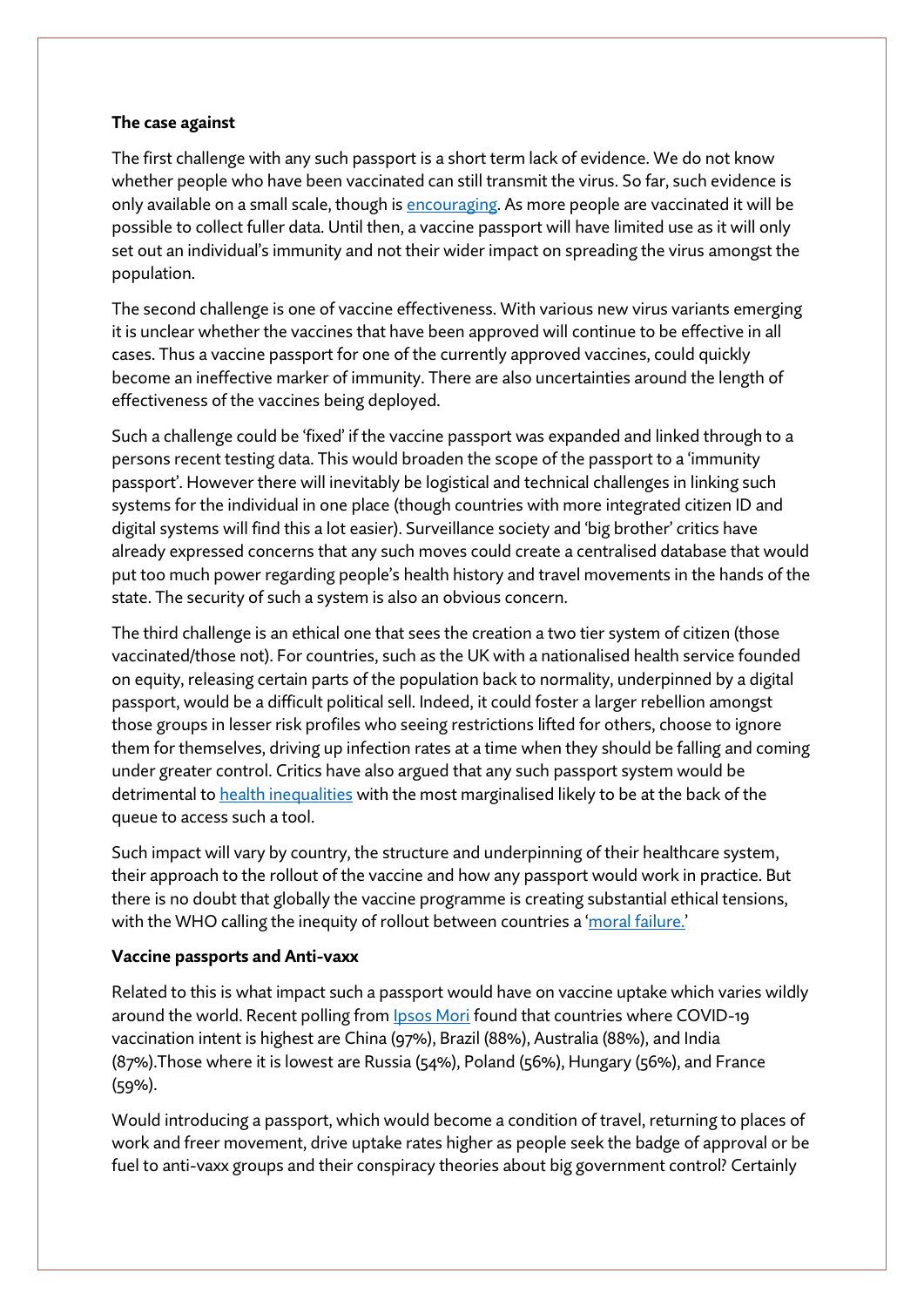such passports would have a feeling of compulsion. Countries in Europe such as Italy have introduced compulsory vaccination programmes in the recent past, but th[e EU Asset project](http://www.asset-scienceinsociety.eu/reports/page1.html) found no evidence of linking mandation to improved uptake. A recent row in the UK about the [actions of care homes staff](https://news.sky.com/story/covid-19-concerns-grow-over-number-of-carers-turning-down-vaccine-12195852) refusing the vaccine shows the difficulties of forcing people to take the jabs (UK care homes have been particularly badly hit by the pandemic). The role of a vaccine passport in supporting higher uptake rates therefore may not be clear cut and could indeed be counterproductive.

## **The case for**

There are though public health arguments in favour of introducing such a vaccine passport at some stage.

The economies of many countries around the world have been severely impacted by the pandemic. Vaccinating entire populations will take months and the passports may help in opening up venues and travel in earlier and safer ways. The improved economic backdrop which passports may play a role in faciliating (subject to more data on the virus transmissibility of people injected) will have a positive impact on wider public health and in particular mental health where there will be severe and [long term Covid impacts.](https://blog.pauldcorrigan.com/2020/05/29/lessons-from-the-covid-emergency-12/) Restricting people's liberty when a tool exists to potentially safely exit some citizens from lockdowns, presents fundamental ethical, moral and political issues regarding the role of the state and the individual.

It is also not just in this paradigm that there are tensions. Certain industries and employers, such as airlines and travel operators, have indicated that they want to pursue a vaccine passport or certificate amongst staff and customers to restart and protect future operations. Many cite the existing regulations for travellers having to ensure a vaccination for other conditions (eg malaria, yellow fever) as a simple basis for rolling out Covid passports and certificates. The UK cruise company [Saga](https://abcnews.go.com/International/uk-cruise-liner-require-passengers-fully-vaccinated-covid/story?id=75401862) has already announced that all travellers on its cruises will have to have had a Covid vaccine, two weeks before travel. Indeed for Governments currently most resistant to such passports, the danger is that the requirements and actions of other countries and global corporations force their hand.

# **Summary**

Introducing vaccine passports poses substantial short term challenges to public policymakers grappling with the balance of controlling the virus and re-opening societies and economies. The need to understand transmissibility of the virus for those vaccinated, the emergence of new variants and the scale of the long term protection the approved vaccines provide present clear difficulties. The creation of two tiers of citizen that such a passport could facilitate is a political barrier.

However, with some countries building the infrastructure for such a passport and seeing it as a requirement of border entry, businesses actively promoting it, and as more evidence and data emerge on vaccine effectiveness; the move towards vaccine passports may well be unstoppable. The most important question on a global level is how any such passport can be introduced in a way that is ethical and secure when the vaccine rollout is so skewed towards the developed world.

Viewing vaccine passports as a quick way out of the current crisis is therefore wishful. However in the medium term the tool may end up filling more specific requirements, for example in